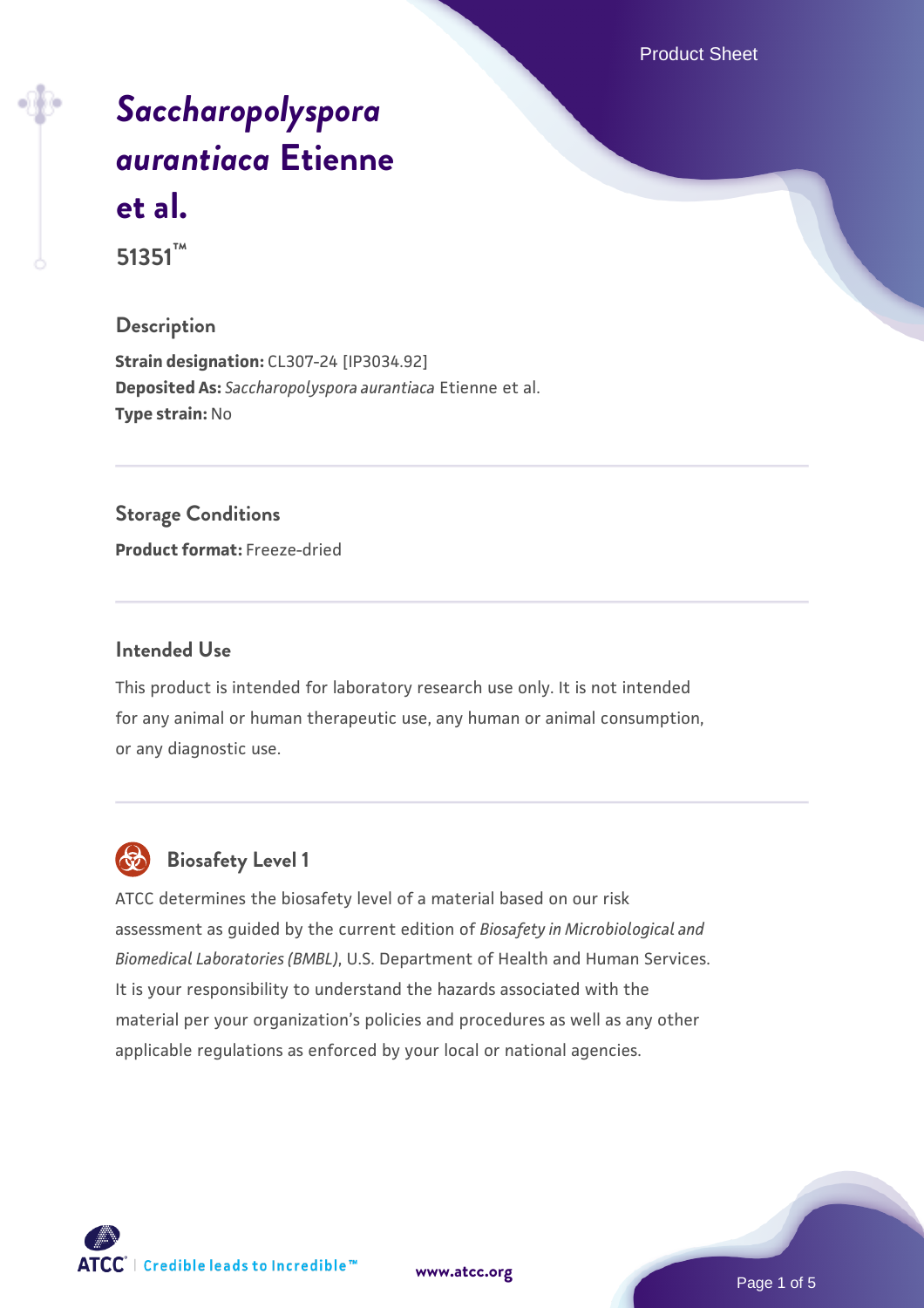ATCC highly recommends that appropriate personal protective equipment is always used when handling vials. For cultures that require storage in liquid nitrogen, it is important to note that some vials may leak when submersed in liquid nitrogen and will slowly fill with liquid nitrogen. Upon thawing, the conversion of the liquid nitrogen back to its gas phase may result in the vial exploding or blowing off its cap with dangerous force creating flying debris. Unless necessary, ATCC recommends that these cultures be stored in the vapor phase of liquid nitrogen rather than submersed in liquid nitrogen.

#### **Certificate of Analysis**

For batch-specific test results, refer to the applicable certificate of analysis that can be found at www.atcc.org.

#### **Growth Conditions**

**Medium:**  [ATCC Medium 0196: Yeast malt extract medium ISP #2](https://www.atcc.org/-/media/product-assets/documents/microbial-media-formulations/1/9/6/atcc-medium-0196.pdf?rev=3ab98ce3034f46208b34017336aa4c86) **Temperature:** 28°C

#### **Material Citation**

If use of this material results in a scientific publication, please cite the material in the following manner: *Saccharopolyspora aurantiaca* Etienne et al. (ATCC 51351)

#### **References**

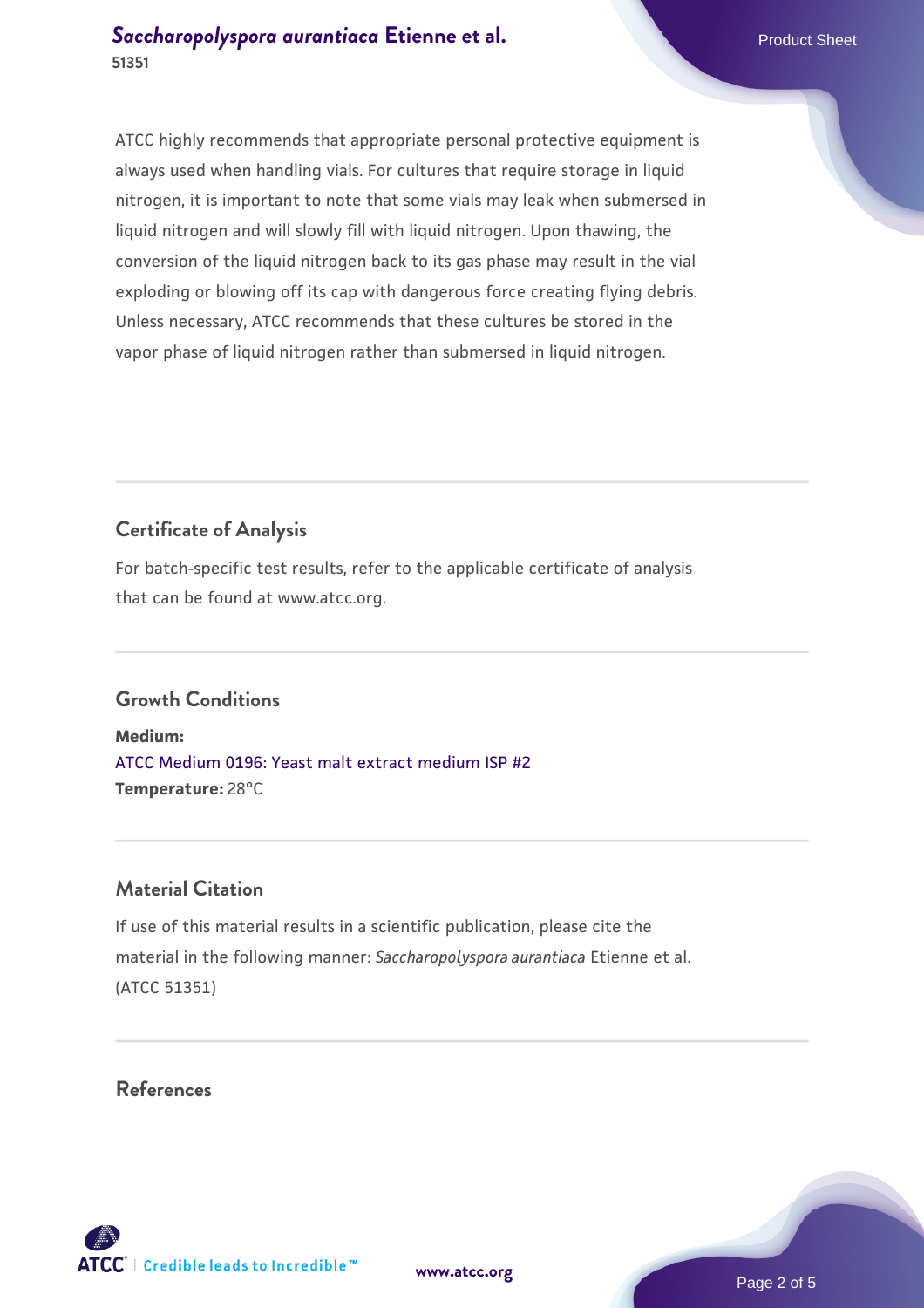#### **[Saccharopolyspora aurantiaca](https://www.atcc.org/products/51351) [Etienne et al.](https://www.atcc.org/products/51351)** Product Sheet **51351**

References and other information relating to this material are available at www.atcc.org.

#### **Warranty**

The product is provided 'AS IS' and the viability of ATCC® products is warranted for 30 days from the date of shipment, provided that the customer has stored and handled the product according to the information included on the product information sheet, website, and Certificate of Analysis. For living cultures, ATCC lists the media formulation and reagents that have been found to be effective for the product. While other unspecified media and reagents may also produce satisfactory results, a change in the ATCC and/or depositor-recommended protocols may affect the recovery, growth, and/or function of the product. If an alternative medium formulation or reagent is used, the ATCC warranty for viability is no longer valid. Except as expressly set forth herein, no other warranties of any kind are provided, express or implied, including, but not limited to, any implied warranties of merchantability, fitness for a particular purpose, manufacture according to cGMP standards, typicality, safety, accuracy, and/or noninfringement.

#### **Disclaimers**

This product is intended for laboratory research use only. It is not intended for any animal or human therapeutic use, any human or animal consumption, or any diagnostic use. Any proposed commercial use is prohibited without a license from ATCC.

While ATCC uses reasonable efforts to include accurate and up-to-date information on this product sheet, ATCC makes no warranties or representations as to its accuracy. Citations from scientific literature and patents are provided for informational purposes only. ATCC does not warrant





Page 3 of 5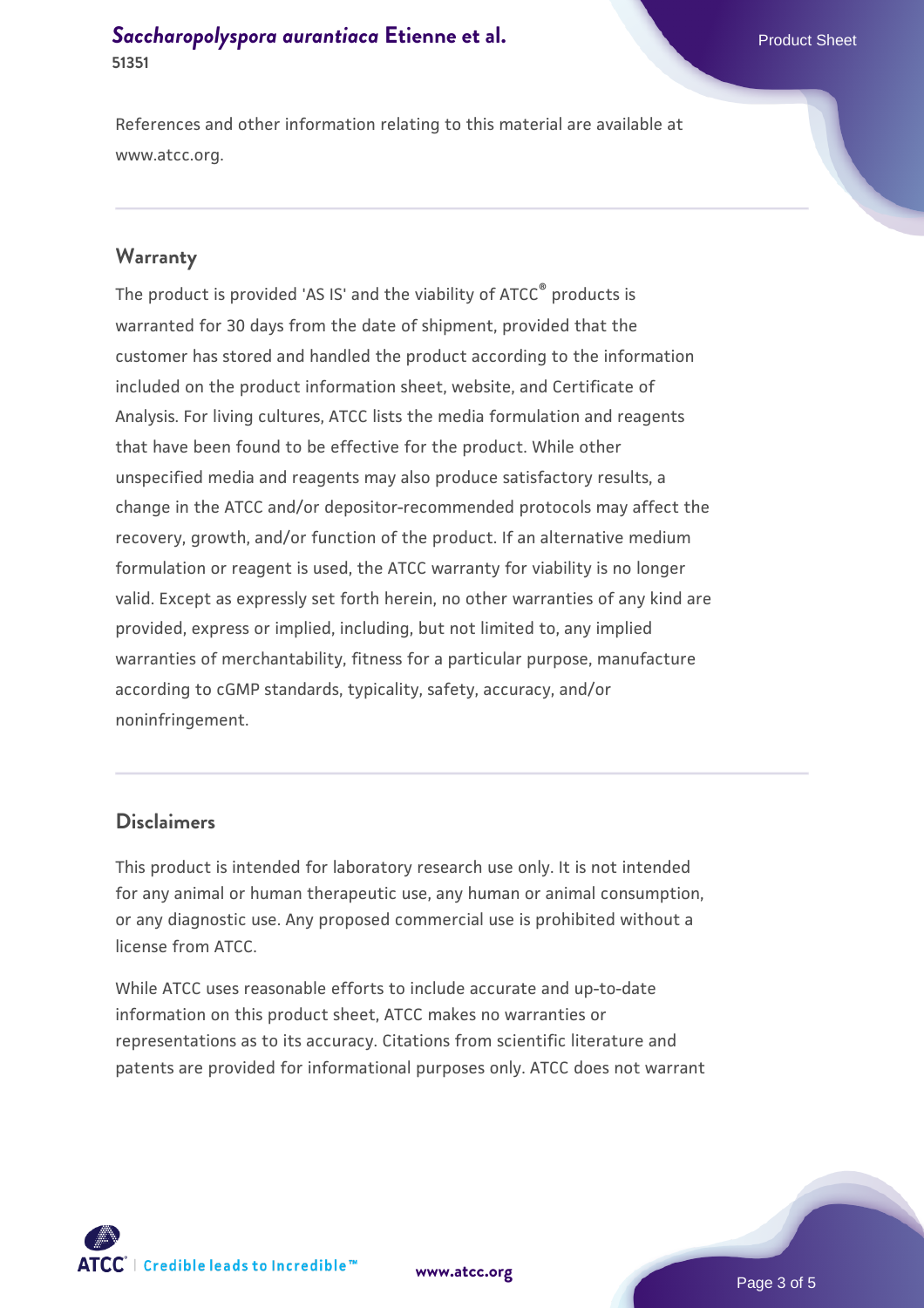that such information has been confirmed to be accurate or complete and the customer bears the sole responsibility of confirming the accuracy and completeness of any such information.

This product is sent on the condition that the customer is responsible for and assumes all risk and responsibility in connection with the receipt, handling, storage, disposal, and use of the ATCC product including without limitation taking all appropriate safety and handling precautions to minimize health or environmental risk. As a condition of receiving the material, the customer agrees that any activity undertaken with the ATCC product and any progeny or modifications will be conducted in compliance with all applicable laws, regulations, and guidelines. This product is provided 'AS IS' with no representations or warranties whatsoever except as expressly set forth herein and in no event shall ATCC, its parents, subsidiaries, directors, officers, agents, employees, assigns, successors, and affiliates be liable for indirect, special, incidental, or consequential damages of any kind in connection with or arising out of the customer's use of the product. While reasonable effort is made to ensure authenticity and reliability of materials on deposit, ATCC is not liable for damages arising from the misidentification or misrepresentation of such materials.

Please see the material transfer agreement (MTA) for further details regarding the use of this product. The MTA is available at www.atcc.org.

#### **Copyright and Trademark Information**

© ATCC 2021. All rights reserved. ATCC is a registered trademark of the American Type Culture Collection.

#### **Revision**

This information on this document was last updated on 2021-05-19

#### **Contact Information**



**[www.atcc.org](http://www.atcc.org)**